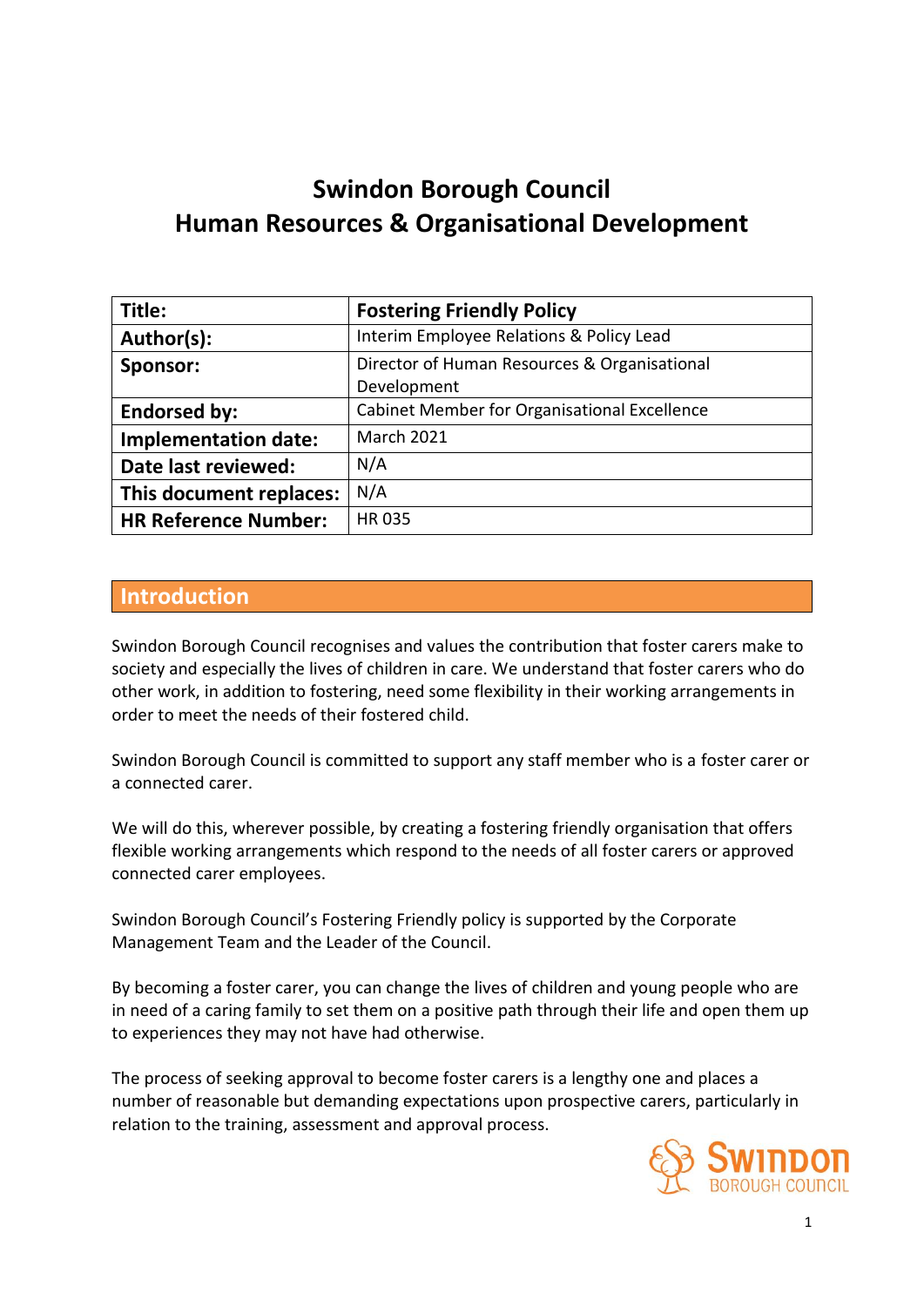Wherever possible we will extend the terms of this policy to prospective foster or connected carers who have begun the formal process of seeking approval and registration as carers.

# **Who does it apply to?**

This policy applies to all Swindon Borough Council employees who:

- Are applying to become foster carers or approved connected carers
- Are approved foster carers and have a child in placement (or have had a child in placement For 75% of the previous 12 months) or are an approved connected carer

This includes employees who have transferred to the Council under TUPE regulations with the exception of:

- Those employed within schools
- Casual workers, agency workers or other workers who supply services to the Council, such as freelancers or contractors

# **Contents**

**Please click on a heading below to take you to that section:**

- [Policy Aim](#page-1-0)
- [Paid Time Off](#page-2-0)
- [Requesting Time Off](#page-2-1)
- [Data Protection](#page-2-2)
- **•** [Equality](#page-3-0)
- [Advice, Guidance and Further Information](#page-3-1)

#### <span id="page-1-0"></span>**Policy Aim**

- 1. Swindon Borough Council offers staff the opportunity to work flexibly where this is compatible with service demands. Our flexible working, time off for dependants and parental leave policies all apply to all employees who are foster carers and approved connected carers.
- 2. Employees need to be confident that they will not be treated less favourably if they take up the Council's support for foster caring. Managers should create a workplace culture that is supportive of foster carers.
- 3. This policy sets out the additional paid time off that we will offer prospective and existing Foster Carers and Connected Carers.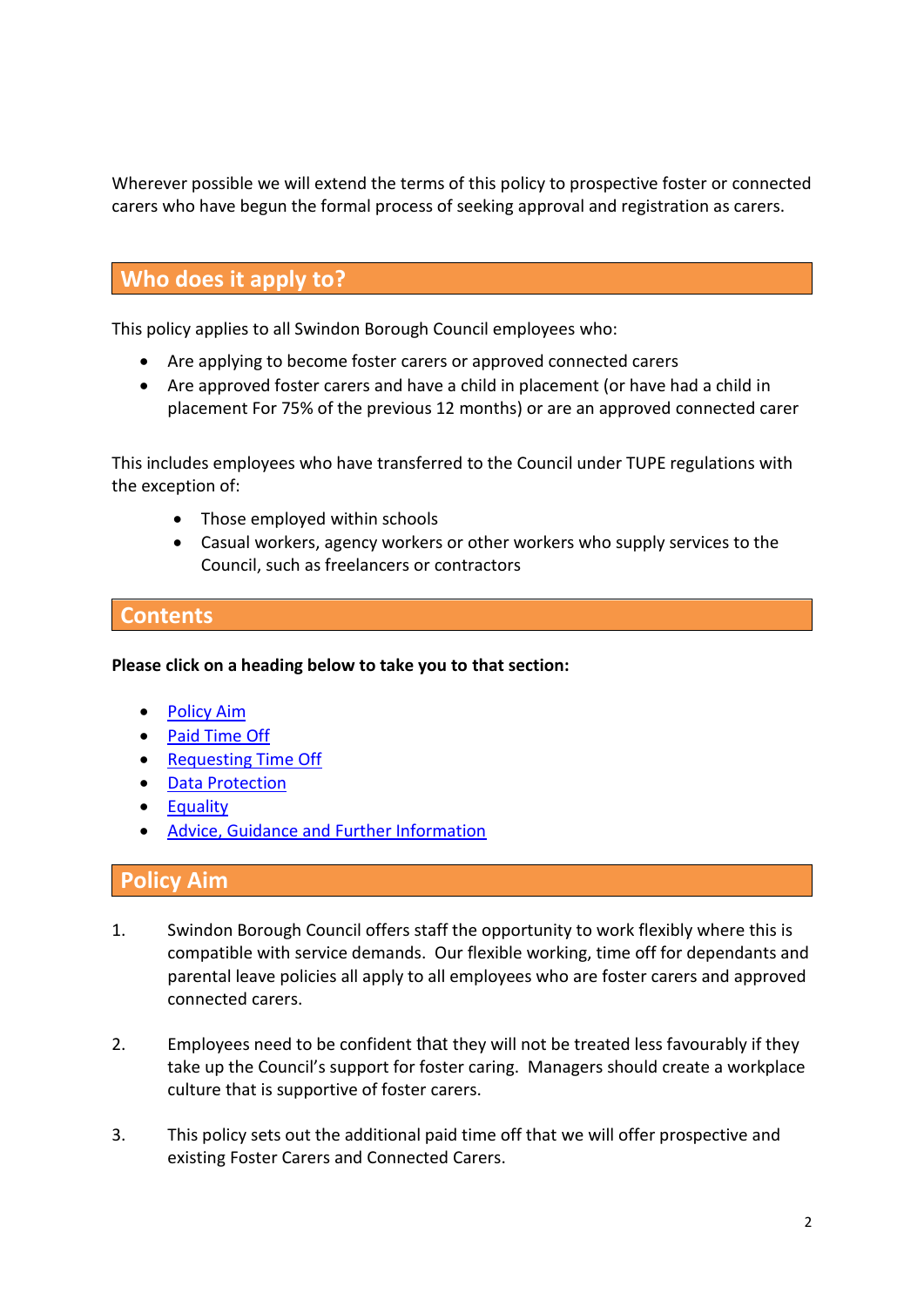# <span id="page-2-0"></span>**Paid time off**

- 4. Swindon Borough Council values and will support foster carers and approved connected carers by giving paid time off in any 12 month period as follows:
	- Assessment and initial training prior to approval as a foster carer up to three days
	- Attendance at panel for approval up to 1 day
	- Child review meetings, annual foster carer review meeting and training up to five days

#### <span id="page-2-1"></span>**Requesting time off**

- 5. Employees can request foster caring paid leave for authorisation by the line manager via the Employee Self-Serve System (ESS). The request for leave should outline the reason and the amount of leave required.
- 6. The employee's line manager will consider and approve the leave on a discretionary basis, taking into account individual circumstances of each case and operational requirements of the business and dependent on service needs. The leave will be considered and approved on a pro-rata basis.
- 7. Where more than the maximum entitlement of fostering friendly paid leave is requested, the line manager and the staff member should discuss other means available e.g. annual leave, time off in lieu, flexi time (where appropriate).
- 8. The Council will also consider requests from staff to change their work pattern because of their foster caring responsibilities. It is important to remember it is dependent on service need.

# <span id="page-2-2"></span>**Data protection**

9. The Council processes personal data collected for information concerning employees who are foster carers in accordance with the Council's [Privacy Notice Policy \(for](https://intranet.sbcintra.com/WorkingatSBC/hr/Privacy%20Notice%20Policy/Pages/default.aspx)  [employees\)](https://intranet.sbcintra.com/WorkingatSBC/hr/Privacy%20Notice%20Policy/Pages/default.aspx) and the Council's [Retention & Disposal Policy](https://intranet.sbcintra.com/BusinessSupport/legalcompliancesupport/FOI/freedomofinformationretentiondisposal/Pages/default.aspx) which are available on the intranet. In particular, this personal data is held securely and accessed by, and disclosed to, individuals only for the purposes of this policy.